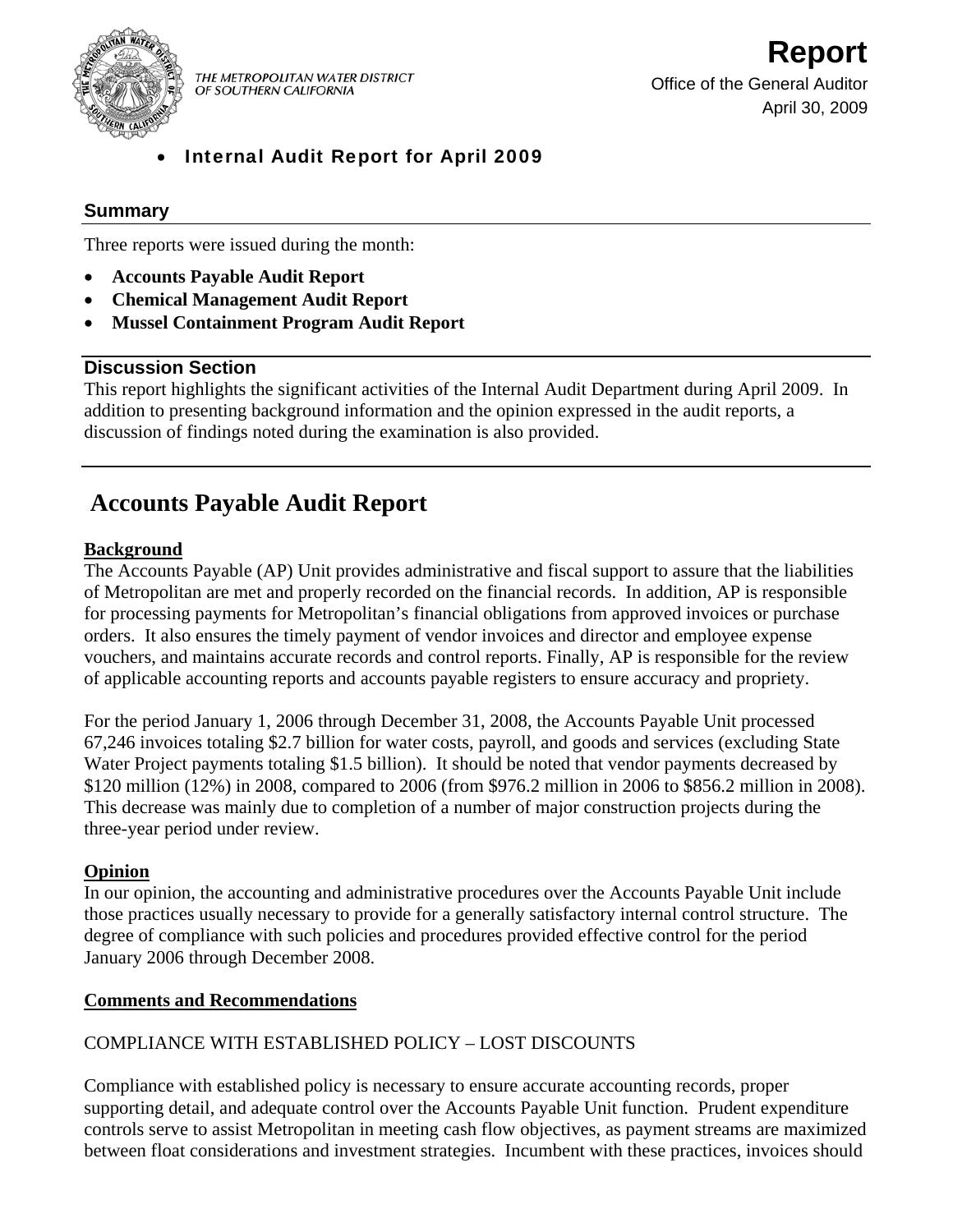be paid in accordance with their contractually specified payment terms (neither early nor late) to optimize cash flow, take advantage of early payment discounts, and ensure good vendor relations. The Accounts Payable Unit Handbook prescribes such practices, as it requires that invoices be paid within 30 days of receipt to obtain any cash discounts available.

Our review of the Invoice History Report for the period January 2006 through December 2008 revealed that 13,500 of 67,246 invoices (20%) were paid from 6 to 740 days late. Furthermore, our review of the Discounts Taken and Lost Report for the same period revealed that late payments on 777 invoices resulted in lost discounts of \$20,300. Metropolitan did, however, take vendor discounts of \$499,400 on 10,126 other invoices paid during this time period.

We understand that the Accounts Payable Unit is evaluating new imaging software that may assist in expediting the invoice approval and payment processes. We encourage Management to complete this evaluation and implement changes that facilitate timely payment of invoices. We also recommend that the Accounts Payable Unit Management remind employees of the importance in complying with prescribed accounts payable practices.

## ACCOUNTS PAYABLE AGING REPORT

An Accounts Payable Aging Schedule is a list of accounts showing vendor/service providers, past due amounts, and the length of time they have been outstanding. The Accounts Payable Aging Report is used to reveal patterns of delinquency and identifies points where payment efforts should be concentrated. Metropolitan's Accounts Payable Unit performs a weekly review of the Accounts Payable Aging Report. Further, department procedures require that past due items be researched to resolve the payment "hold" status and initiate timely payment.

Our review of the Accounts Payable Aging Report, as of February 13, 2009 revealed that 596 of 1,738 (34%) outstanding invoices were 31 to 502 days past due, with the oldest invoice dated August 2007. Past due invoices totaled \$10.5 million as of that date.

We recommend that the Accounts Payable Unit Management work with the Group Managers to resolve these past due items. We also recommend that Accounts Payable Unit Management remind employees of the importance in complying with prescribed accounts payable practices

## REVIEW AND APPROVAL OF INVOICES

Review and approval controls are designed to verify the accuracy of billings for goods and services, provide assurance as to the propriety of transactions, and ensure that follow-up procedures for exceptions exist. The reviewer and/or approver should review expenditures listed on the invoices for propriety and agree them to the source documents to ensure the accuracy and completeness of transactions.

We reviewed 30 invoices totaling \$1.7 million and noted that they were all reviewed and approved for payment by the appropriate level of Management. However, we noted that one of these invoices (from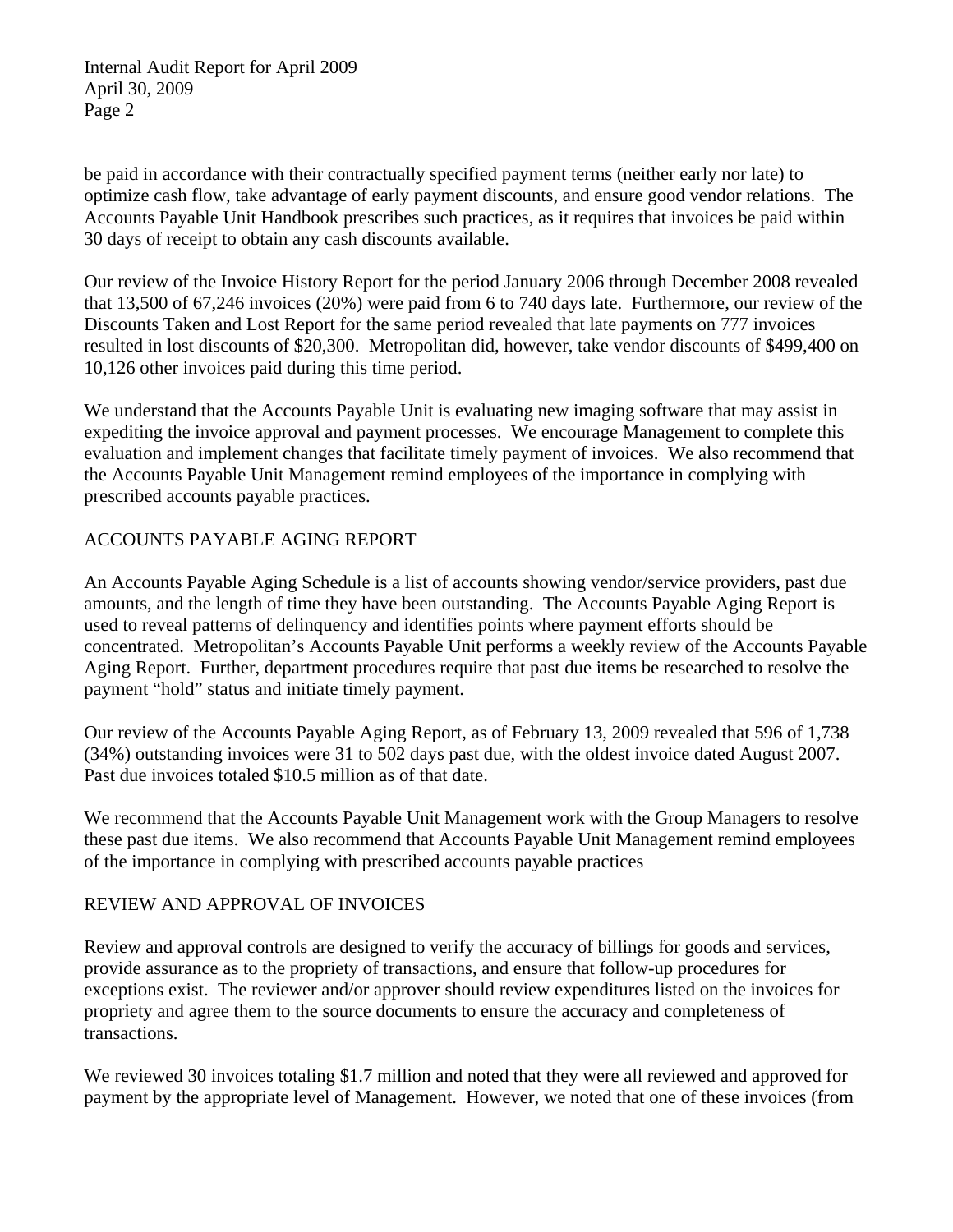Ecology Control Industries for slurry mix) was overbilled by \$16,500. The Agreement Administrator immediately requested a refund of this overbilling from the vendor.

We recommend that the Agreement Administrator ensure that the \$16,500 overbilling is deducted from the vendor's next invoice to Metropolitan. We also recommend that the Unit Manager remind the Agreement Administrator, and the administrative staff of the importance of a thorough review of invoices to ensure the accuracy of billed charges and completeness of supporting documentation. We also recommend that the Agreement Administrator perform periodic test of vendor invoices to ensure compliance.

# **Chemical Management Audit Report**

## **Background**

Chemical Management responsibilities are shared between the Corporate Resources and Water System Operations Group. The Contracting Unit in the Business Services Section of the Corporate Resources Group oversees the execution and administration of chemical purchase contracts; whereas, the Water System Operations Group staff is responsible for the ordering, delivery, handling, and use of chemicals throughout the conveyance and distribution system and in the water treatment plants.

Within the Water System Operations Group, the Water Treatment Section oversees the use of chemicals at the water treatment plants and is responsible for the Chemical Unloading Facility in Perris. The Chemical Unloading Facility is used for the delivery, storage, and transport of chlorine to the Robert B. Diemer Water Treatment Plant, Robert A. Skinner Water Treatment Plant, and Henry J. Mills Water Treatment Plant. The Conveyance and Distribution Section oversees the use of chemicals along the Colorado River Aqueduct, and at the treated water reservoirs within the distribution system. Finally, it is the responsibility of the Water System Operations Group, Business Support Teams (which support the water treatment plants and Conveyance and Distribution units) to obtain Management approval for day-to-day chemical orders, review vendor bill of ladings, and record chemical receipts prior to the payment of invoices by the Accounts Payable Unit.

Metropolitan's treatment plants, conveyance system, and distribution reservoirs use bulk chemicals for a variety of purposes including water disinfection, coagulation, pH (hydrogen ion concentration) level adjustment, quagga mussel control, etc. For example, the treatment plants use over 9,000 tons of chlorine per year to disinfect the State Water Project and Colorado River waters. Other chemicals used include alum, ferric chloride, sulfuric acid, sodium hydroxide, sodium hypochlorite, ammonia, fluorosilicic acid, hydrogen peroxide, and oxygen (for the production of ozone). Chemical purchases for FY 2007/08 and for the six months ended December 2008 totaled \$22 million and \$15 million, respectively.

The Process Safety Management Program section of the Health, Safety and Environmental Manual establishes general policies, responsibilities, and requirements for complying with laws and regulations related to the use, storage, and handling of chlorine gas. Moreover, the Water Treatment Chemical Delivery/Security Protocol memorandum establishes practices for bulk water treatment chemical deliveries to ensure physical security, safety, quality assurance, and environmental compliance at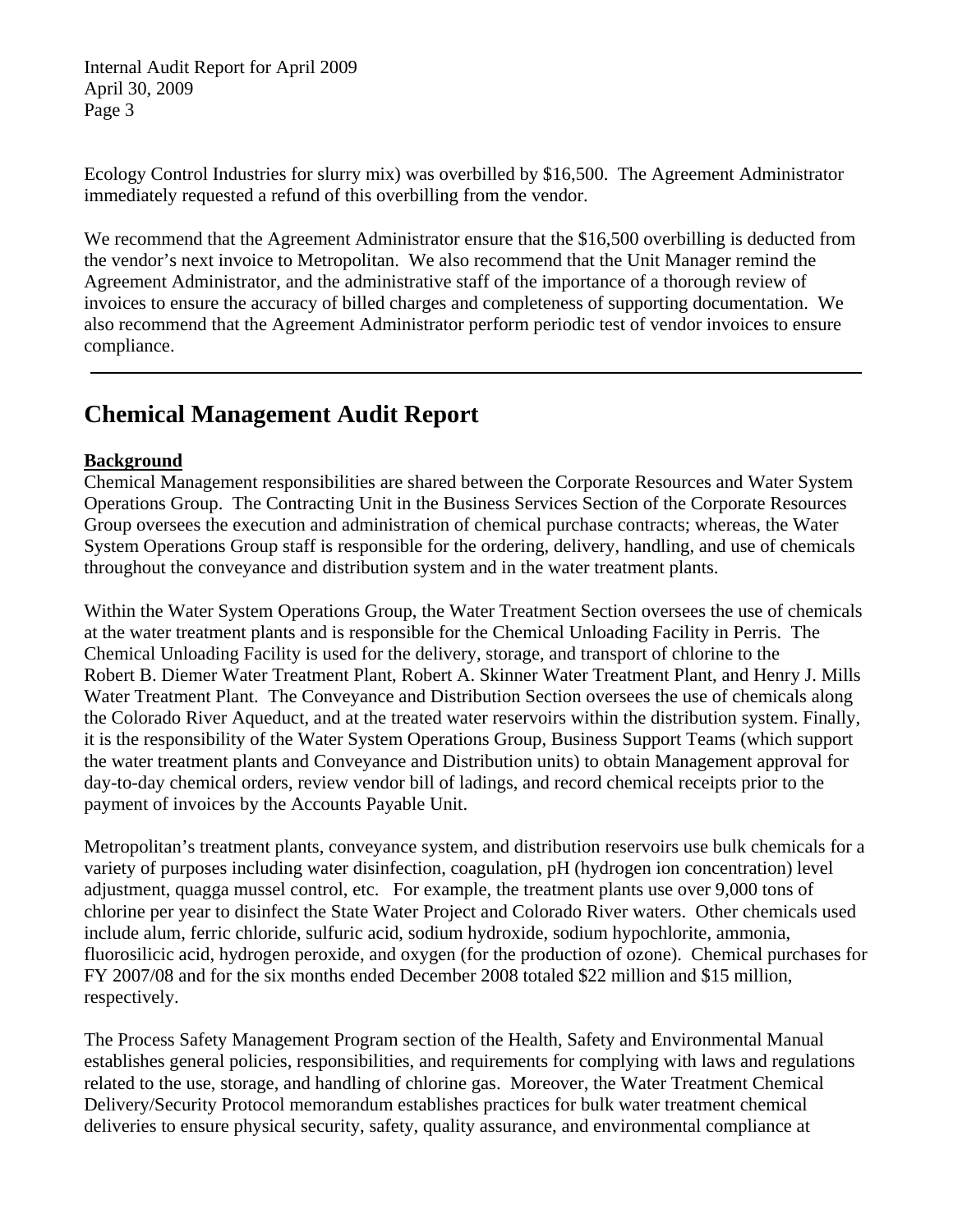Metropolitan facilities. In addition, the Operating and Process Safety Procedures for Chlorine Manual establishes the procedures for storage, handling, and transportation of chlorine, as well as for preventing or minimizing the consequences of chlorine release at the water treatment plants and the Chemical Unloading Facility. Lastly, the Chemical Response Program Manual provides direction to Metropolitan employees for response to releases or potential releases of hazardous substances.

### **Opinion**

In our opinion, the accounting and administrative procedures over Chemical Management include those practices usually necessary to provide for a generally satisfactory internal control structure. The degree of compliance with such policies and procedures provided effective control for the period January 2006 through December 2008.

### **Comments and Recommendations**

### POLICIES AND PROCEDURES

Operational policies and procedures should be established and documented to provide for a framework for achieving Metropolitan's goals properly and adequately. Procedures provide Management with guidelines for consistent performance of daily operations, assist in the training of new employees, and provide a source of reference for experienced personnel. For the Water System Operations Group, formal chemical management policies would provide for consistent processes over the purchasing, delivery, storage, physical security, and use of chemicals.

While we recognize that Management has issued delivery/security protocol memoranda that prescribe safety practices for bulk chemical deliveries, and specific operating practices for chlorine handling, detailed formal chemical management policies that address the purchase, delivery, storage, physical security, and use of chemicals have not been developed.

We recommend that Management develop comprehensive chemical management policies and procedures. This chemical management policy could include other documents by reference to avoid duplication of existing procedures.

## COMPLIANCE WITH TERMS AND CONDITIONS OF THE AGREEMENT

Compliance with contractual requirements is necessary to ensure accurate accounting records, proper supporting detail, and adequate control over the administration of the agreements. Compliance with the contractual terms and conditions also ensures that parties fully discharge their duties and obligations and exercise their legal rights associated with the agreements.

Our review of 70 invoices (30 invoices from Rhodia, Incorporated; 20 invoices from Olin Corporation; and 20 invoices from Ciba Specialty Chemical, Incorporated) totaling \$515,300 revealed three invoices totaling \$12,600 that were paid 33 to 102 days, after receipt of the invoice. Specifically, two Rhodia invoices were paid 33 to 39 days late, and one Olin invoice was paid 102 days late. This is in contrast to the payment terms of the agreements that require payment within 30 days after receipt of the invoice. We reviewed the Accounts Payable Aging Report as of December 2008, and noted that the four other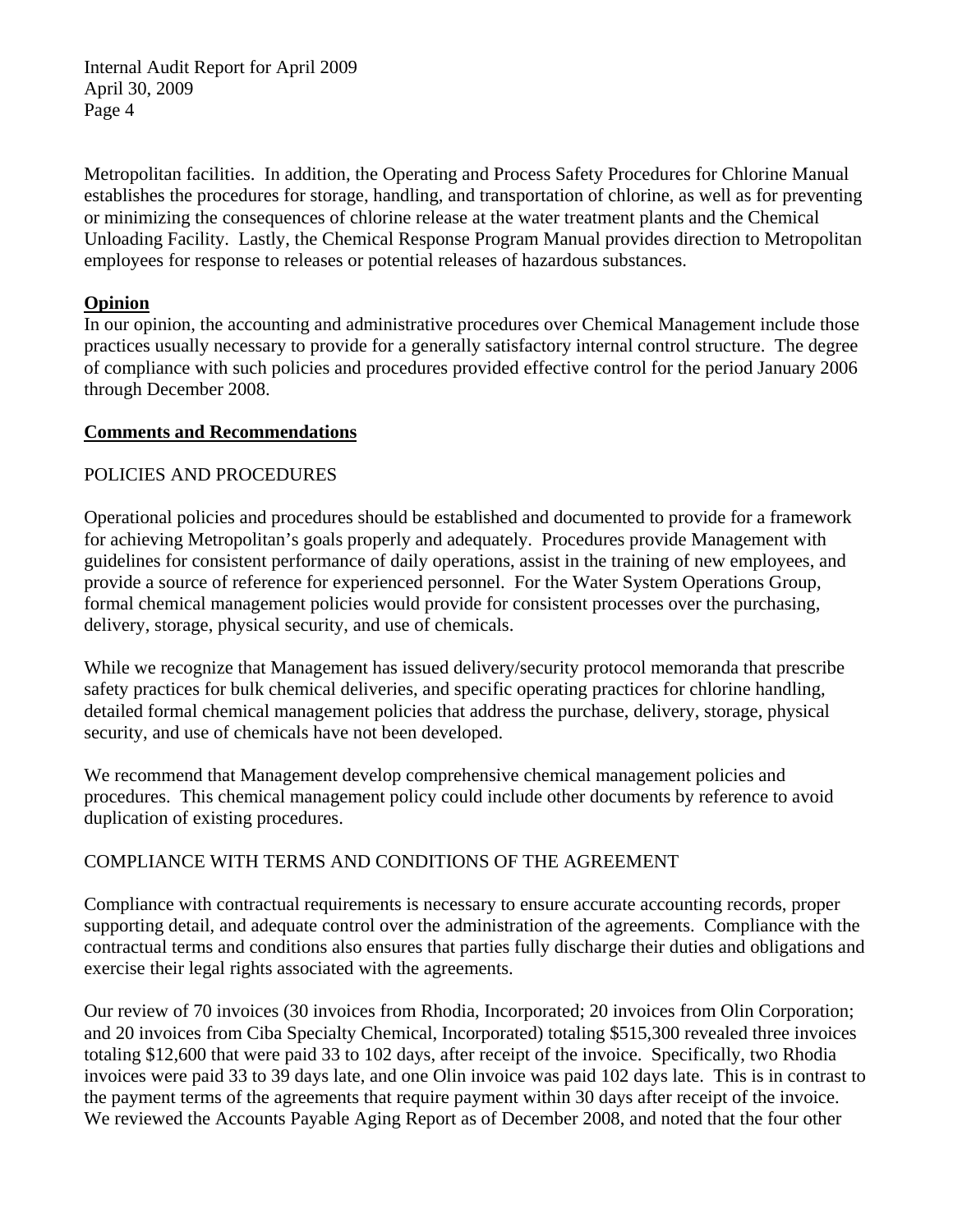Olin invoices totaling \$23,563 were over 180 days old. It should be noted that the four Olin invoices were paid in March 2009.

We recommend that Accounts Payable, the Business Services Contracting Unit, and Water System Operations Group, Business Support Teams establish procedures to ensure that invoices are paid within the time period provided by the agreement. We also recommend that Management conduct periodic reviews to ensure compliance.

## MAINTENANCE AND RETENTION OF RECORDS AND DOCUMENTS

Record retention policies and procedures are necessary to ensure that Metropolitan can document its historic business activity, summarize and analyze facts and figures to support Management reports, and chronicle strategic conclusions. Retention policies also ensure that necessary records and documents are adequately protected and maintained, and ensure that records no longer needed or that are of no value are discarded at the proper time. These policies are also for the purpose of aiding employees in understanding their obligations in retaining electronic documents including e-mails, Web files, text files, sound and movie files, PDF documents, and all other formatted files. Finally, Record Retention Schedules ensure that Metropolitan complies with applicable laws and regulations.

Our review revealed that Management has not established Record Retention Schedules for the Chemical Delivery Form (Checklist) used by the Chemical Unloading Facility and for the transport, storage, and use of chemicals at the water treatment plants.

We recommend that Management establish record retention policies for chemical deliveries, and storage and usage.

# **Mussel Containment Program Audit Report**

## **Background**

In February 2007, the Board authorized the Quagga Mussel Containment Program (QMCP) in response to the discovery of quagga mussel infestation within the Colorado River Aqueduct. The growth of quagga mussels, if unchecked, would reduce the hydraulic capacity of canals, siphons, and pipelines, and would also require regular shutdowns and millions of dollars annually for physical cleaning. The purpose of QMCP was to develop a comprehensive plan that incorporates enhanced detection, surveillance, and mitigation strategies. QMCP is administered by the Water Quality Section of the Water System Operations Group. As of December 2008, the costs incurred for the QMCP totaled \$6.1 million of the \$9.6 million budget. QMCP is conducted in three phases.

Phase I consisted of surveillance, investigative study, and vulnerability assessment of the water conveyance system conducted during the first six months of the program. It also included feasibility studies for managing recreational facilities at Diamond Valley Lake and Lake Skinner. During Phase I, staff developed a surveillance program for the conveyance system and in-house capability to conduct veliger (larval stage) analyses. Staff conducted a vulnerability assessment of the conveyance system to establish a risk-based prioritization of facilities for preventive infrastructure upgrades and for control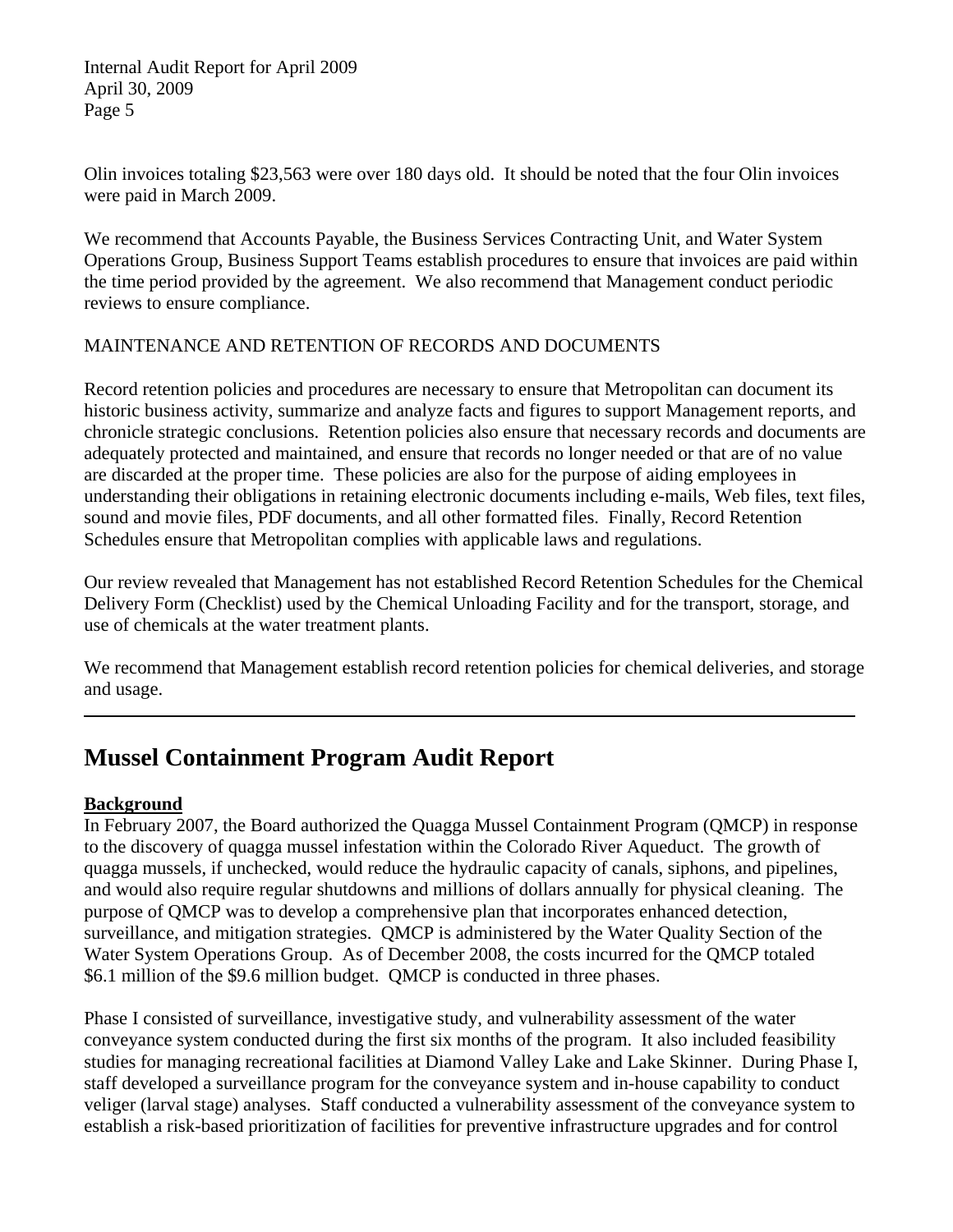measures. In addition, staff developed a comprehensive plan for management of invasive mussels, with input from federal agencies and universities. As part of Phase I, staff placed into service temporary chlorine feed systems at the outlets of Copper Basin and Lake Mathews.

Phase II consisted of short-term needs for the next three years of infrastructure upgrades and a comprehensive, multi-year approach for mussel management. These included the construction of infrastructures identified by the vulnerability assessment conducted in Phase I. In September 2007, the Board authorized \$5.5 million for the design and construction of interim chlorine feed systems at the outlets of Copper Basin and Lake Mathews to enhance Phase I's temporary facilities. Additional funding of \$1.9 million was authorized by the Board to complete the construction of Lake Mathews' facilities. In February 2008, the Board authorized \$1.8 million for the design, procurement, and construction of the new chlorine injection point at Lake Skinner. Construction of Copper Basin and Lake Mathews' facilities was completed in June and October 2008. Construction of the Lake Skinner facility is in progress.

Lastly, Phase III will implement prioritized infrastructure upgrades identified by work conducted in Phase II and optimize costs. Phase III will also incorporate, as appropriate, strategies for the management of quagga mussels as identified by in Phase II.

### **Opinion**

In our opinion, the accounting and administrative procedures over the Quagga Mussel Containment Program include those practices usually necessary to provide for a generally satisfactory internal control structure. The degree of compliance with such policies and procedures provided effective control for the period from February 2007 through December 2008.

#### **Comments and Recommendations**

#### POLICIES AND PROCEDURES

Operational policies and procedures should be established and documented to provide for a framework for achieving Metropolitan's goals properly and adequately. Procedures provide Management with guidelines for consistent performance of daily operations, assist in the training of new employees, and provide a source of reference for experienced personnel. For Water System Operations, formal Quagga Mussel Containment policies and procedures would provide for consistent processes over the testing, delivery of chlorine, and acceptable levels of containment.

While we recognize that Management has just begun to deliver chlorine treatment to combat the quagga mussel infestation, detailed formal policies that address the chlorine delivery, testing, and acceptable benchmarks have not been developed.

We recommend that Management develop comprehensive Quagga Mussel Containment policies and procedures.